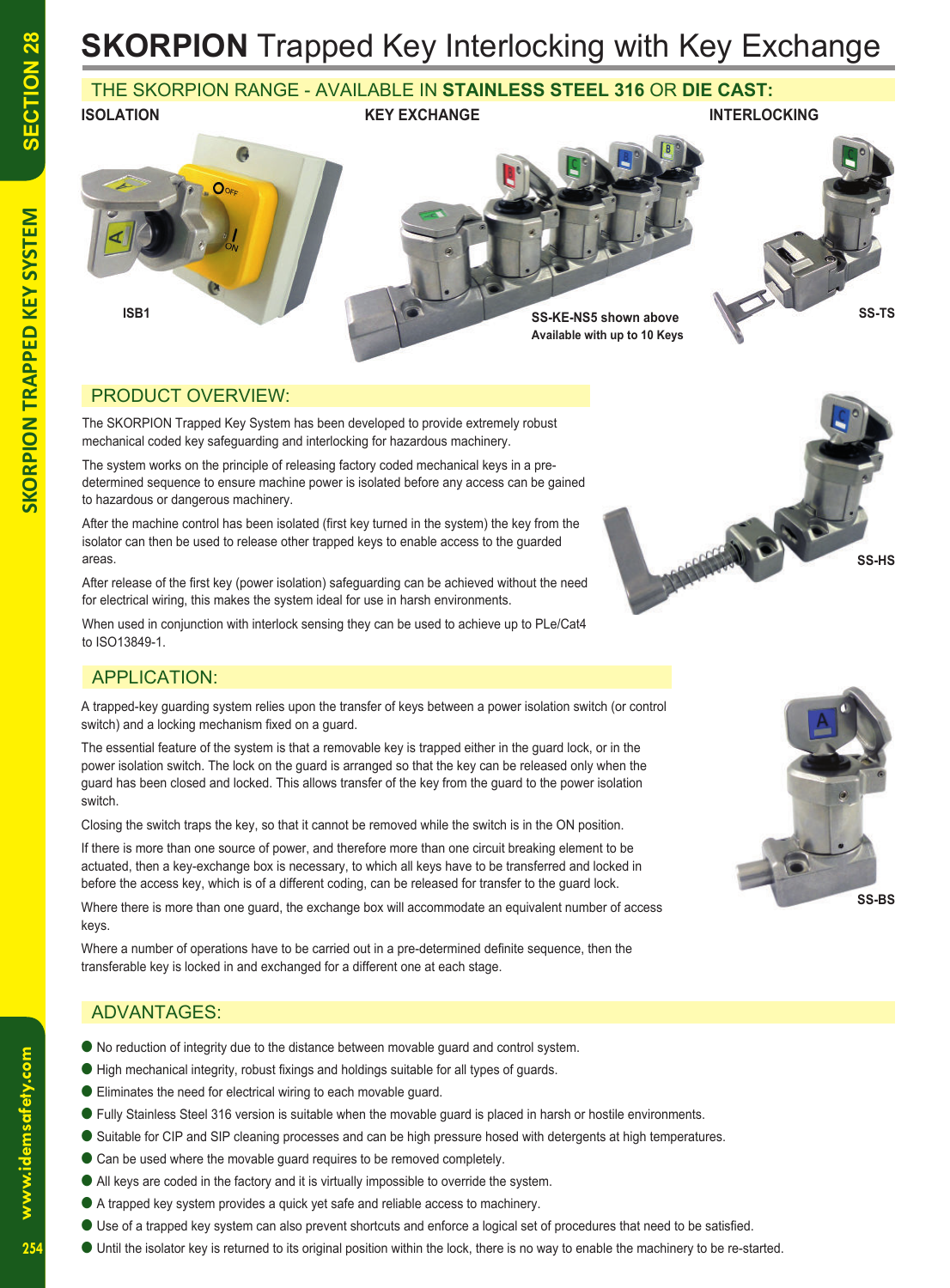**First key TRAPPED All remaining keys are then released sequentially.**

# **SKORPION** Trapped Key Interlocking with Key Exchange

#### KEY EXCHANGE STAINLESS STEEL 316 ORDERING:

**SS-KE-NS4**



SS-KE-S7 7 Key SS-KE-S8 8 Key SS-KE-S9 9 Key SS-KE-S10 10 Key

BOLT INTERLOCKS (not suitable for guard access) STAINLESS STEEL 316 ORDERING:



www.idemsafety.com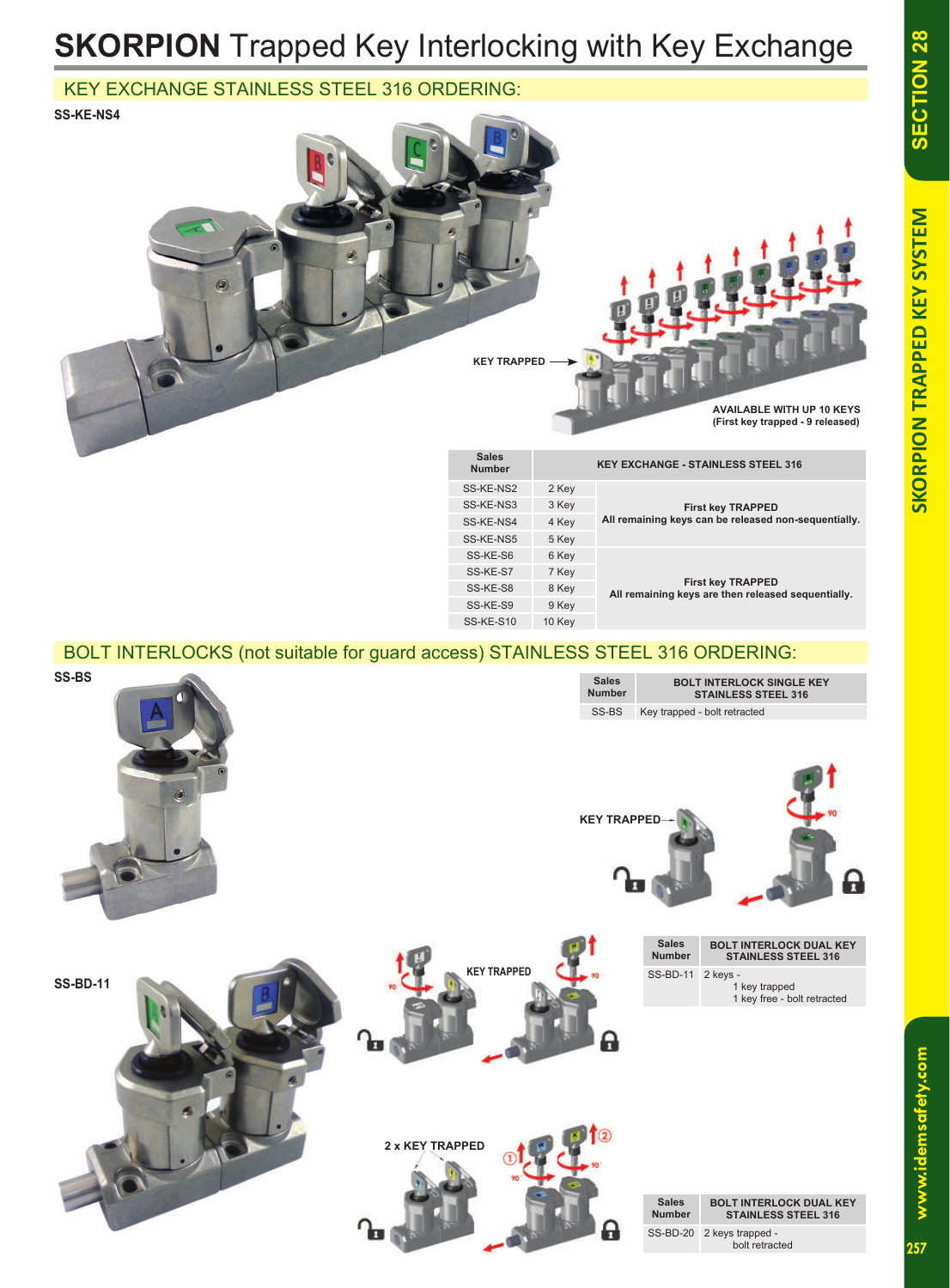## **SKORPION** Trapped Key Interlocking with Key Exchange

## HANDLE INTERLOCKS (Single Key) STAINLESS STEEL 316 ORDERING:



www.idemsafety.com

**www.idemsafety.com SKORPION TRAPPED KEY SYSTEM**

**SKORPION TRAPPED KEY SYSTEM**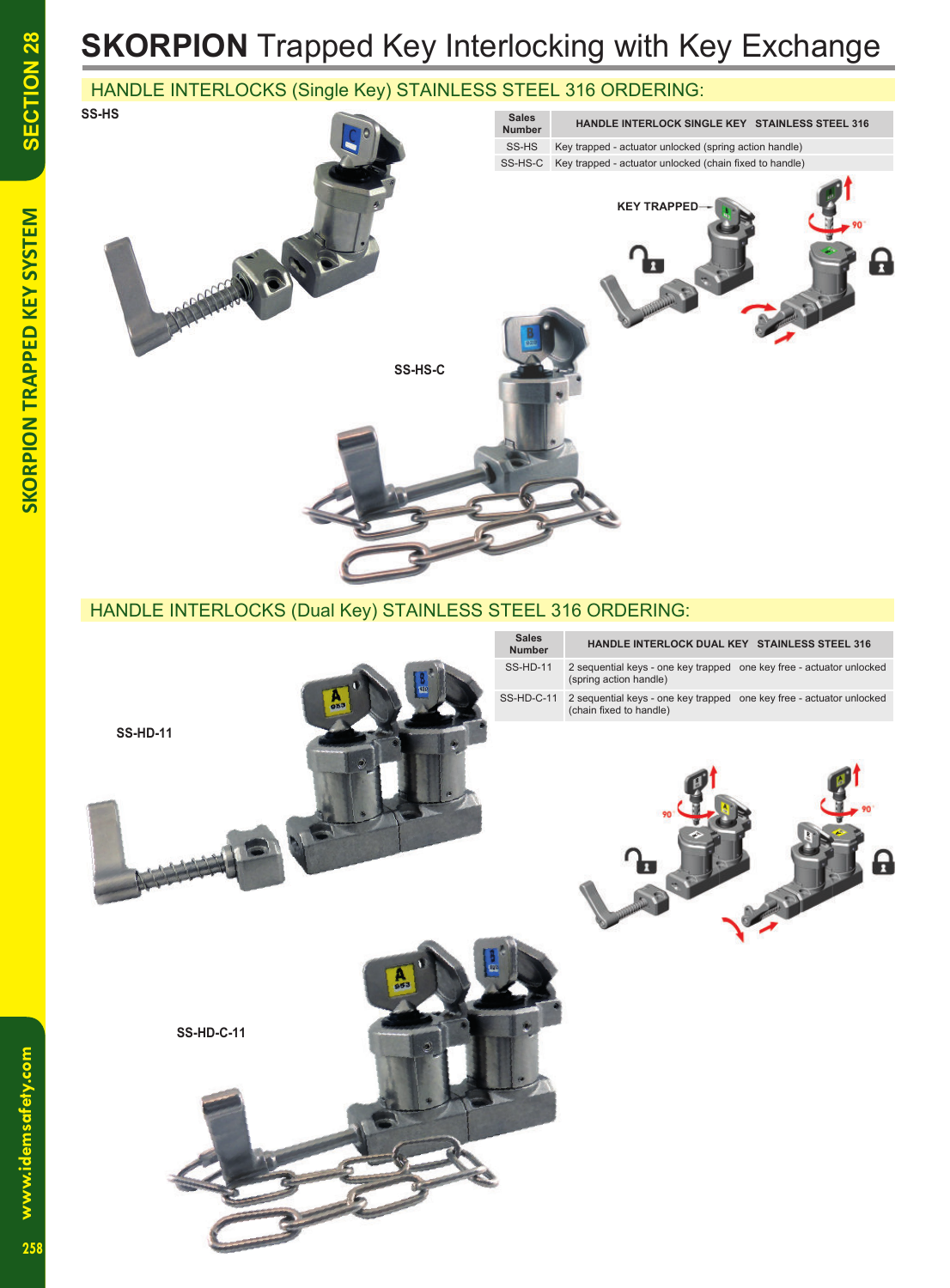**SECTION 28** 

# **SKORPION** Trapped Key Interlocking with Key Exchange

## TONGUE INTERLOCKS (Single Key) STAINLESS STEEL 316 ORDERING:





#### TONGUE INTERLOCKS (Dual Key) STAINLESS STEEL 316 ORDERING:



SS-TD-11 2 sequential keys - one key trapped one key free - actuator unlocked

## ACTUATORS FOR TONGUE INTERLOCK SWITCHES SELECTION CHART:



www.idemsafety.com